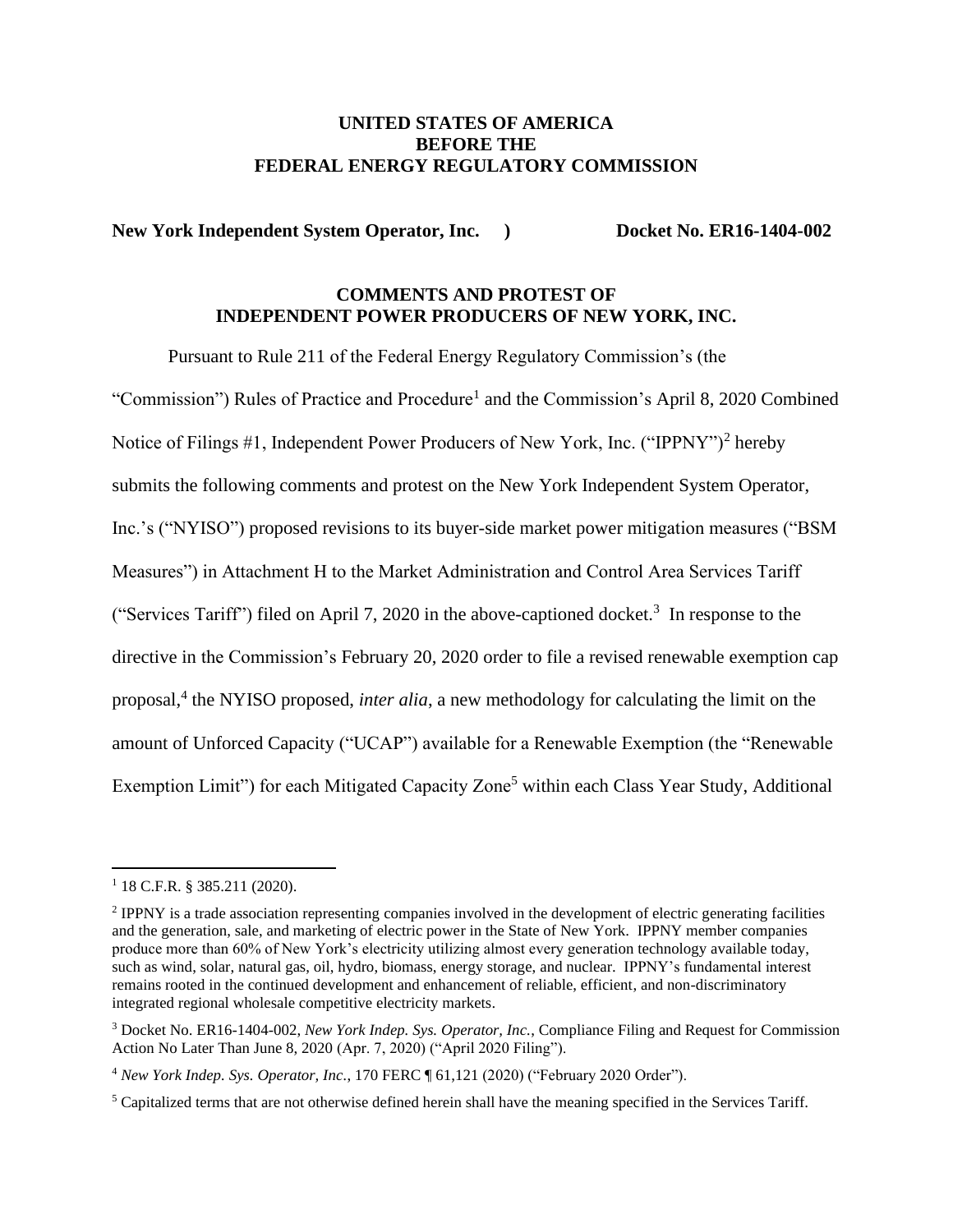SDU Study and Expedited Deliverability Study (collectively referred to as "Interconnection Studies").

As discussed further below, the NYISO's proposed formulaic methodology to calculate the Renewable Exemption Limit is a substantial improvement over the fixed 1,000 MW installed capacity ("ICAP") renewable exemption cap that the Commission rejected in its February 2020 Order because, unlike the NYISO's initial proposal which would have had such a significant impact on market prices that it was not just and reasonable, the formulaic methodology—if implemented as intended—would tie components of the formula to actions by the State that reduce supply from the market. While its proposal is thus less harmful to the competitive market than the large fixed exemption cap it initially had proposed in this proceeding, certain aspects must be clarified or modified to codify in the tariff the Commission's intent that the renewable exemptions be narrowly tailored and not significantly impact market prices in violation of the Commission's February 2020 Order. Accordingly, the Commission should direct the NYISO to:

- clarify its proposed tariff language to specify that Incremental Regulatory Retirements will not include generators that have retired due to changes in market conditions or fluctuations that have rendered—or are expected to render—the resource uneconomic;
- clarify that the Renewable Exemption granted to a renewable resource and any banking of exemption credits will reflect the NYISO's forthcoming update to the UCAP rating methodology;
- clarify that Incremental Regulatory Retirements shall not include proposed retirements of resources that have triggered or could trigger a reliability need until the resource actually retires;

2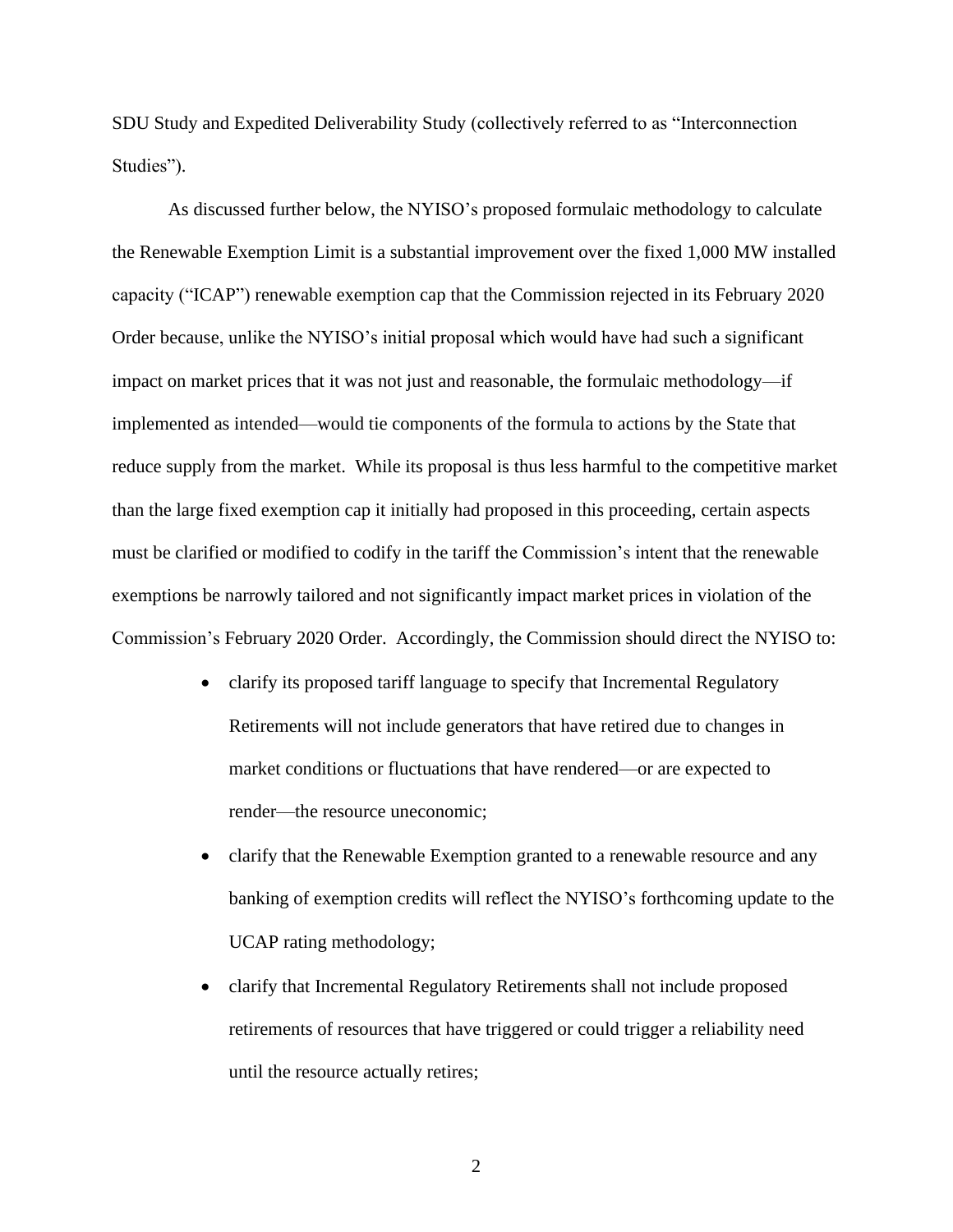- clarify that a renewable resource that is granted a Renewable Exemption but that does not proceed will be deemed to have forfeited its Renewable Exemption before the same MWs associated with that resource may be assigned to the Renewable Exemption Bank and used to support an exemption to another renewable resource in a future final Interconnection Study; and
- modify its proposal to prohibit the NYISO from applying the Renewable Exemption Limit for the G–J Mitigated Capacity Zone to Renewable Resources in the New York City Mitigated Capacity Zone.

#### **I. COMMENTS**

In its February 2020 Order, the Commission rejected the NYISO's proposed 1,000 MW per Class Year renewable exemption cap to be applied to eligible renewable resources in Mitigated Capacity Zones on an ICAP basis and directed the NYISO to develop a new renewable exemption cap that: (1) is narrowly tailored to the mitigated capacity zones, and not based on the entire New York Control Area ("NYCA"); (2) is based on UCAP rather than ICAP; and (3) will limit the risk that the renewable exemption will significantly impact market prices.<sup>6</sup> Specific to this last criterion, critical to the development of a new cap is the Commission's explicit recognition that "a MW cap limits the risk that the renewable resources exemption will significantly impact market prices and it is such limitation that makes this tariff revision just and reasonable."<sup>7</sup> To ensure its holding was implemented, the Commission emphasized that the NYISO must "be mindful of the relationship between: (1) the size of the MW cap; and (2) the limit the MW cap imposes on the renewable resource exemption's impact to market prices."<sup>8</sup>

7 *Id.*

<sup>6</sup> February 2020 Order at P 48.

<sup>8</sup> *Id.*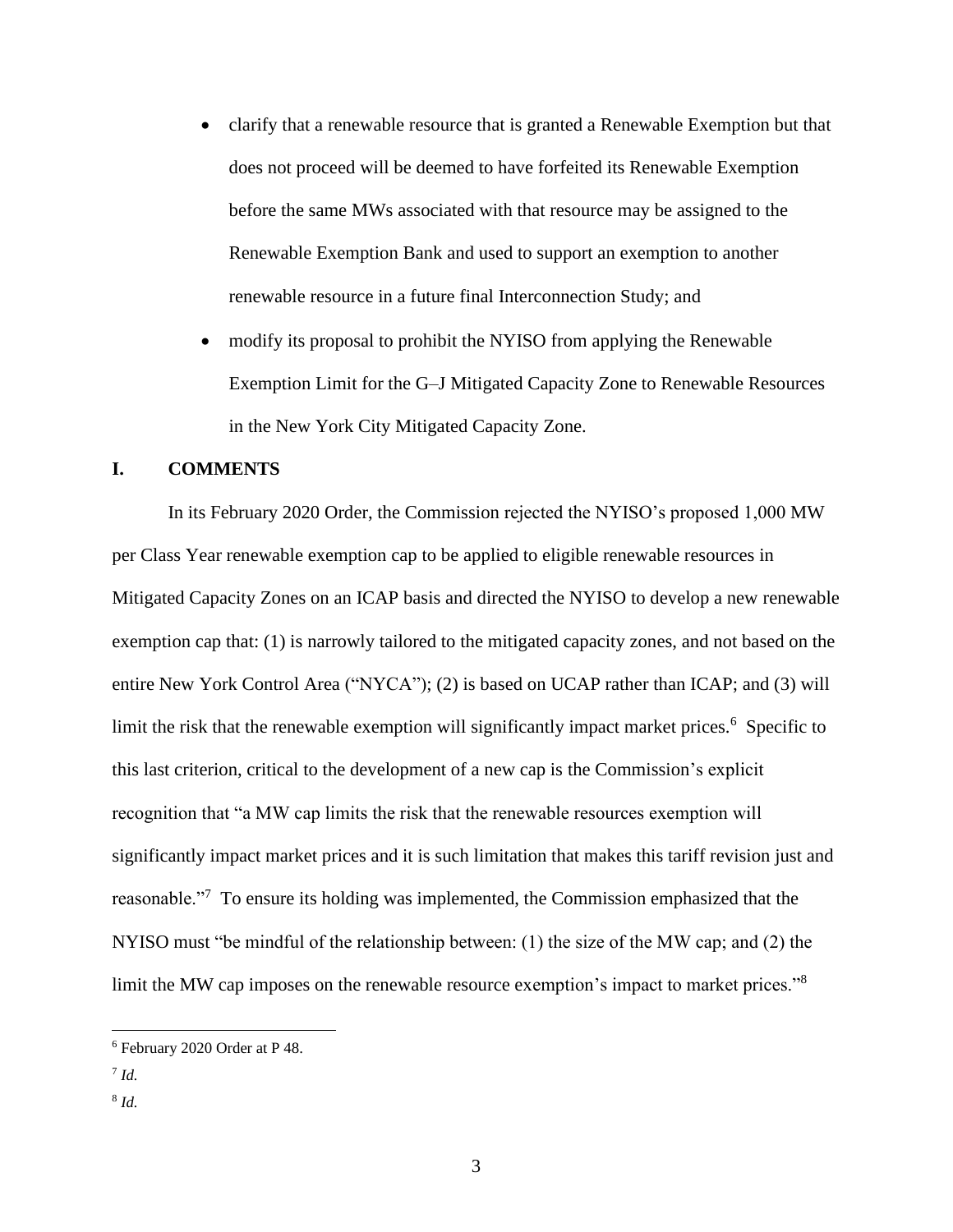The NYISO's proposed Renewable Exemption Limit would be set for the mitigation exemption test conducted in each final Interconnection Study comparing two MW limits, the latter of which would be based on a four-part formula (the "Formula") that encompasses the UCAP MW associated with the change in forecasted peak load and the UCAP MW of generator retirements caused by direct regulatory action ("Incremental Regulatory Retirements").<sup>9</sup> The NYISO also proposed that the Formula include the increase in the annual minimum reliability margin that is caused by the addition of renewable resources to the system (the "Unforced Capacity Reliability Margin Impact" or "URM Impact") and any unused UCAP MWs that remain after exemptions were granted in previous final Interconnection Studies (the "Renewable Exemption Bank"). To set the first limit, the NYISO proposed as a default mechanism a Minimum Renewable Exemption Limit that would reflect the amount of UCAP MW that would be forecasted to cause a \$0.50/kW-month impact on ICAP prices for the Mitigated Capacity Zone.<sup>10</sup> The NYISO proposed that the Renewable Exemption Limit be the greater of the Formula as calculated or the Minimum Renewable Exemption Limit.<sup>11</sup>

The NYISO's proposed formulaic methodology for calculating the Renewable Exemption Limit, with certain clarifications and modifications to the proposed tariff language described below, is a substantial improvement over its previously proposed 1,000 MW renewable exemption cap. The NYISO's proposal is consistent with the Commission's input that a renewable exemption cap could be based on load growth and retirements. The NYISO's

<sup>9</sup> In its February 2020 Order, the Commission noted that it was not directing the NYISO to base its proposed cap on load growth as IPPNY and the MMU had requested but further established the NYISO was not proscribed from doing so or from basing its cap on some combination of both projected load growth and retirements in some way. *See* February 2020 Order at P 51.

 $10$  April 2020 Filing at 6–7.

 $11$  *Id.*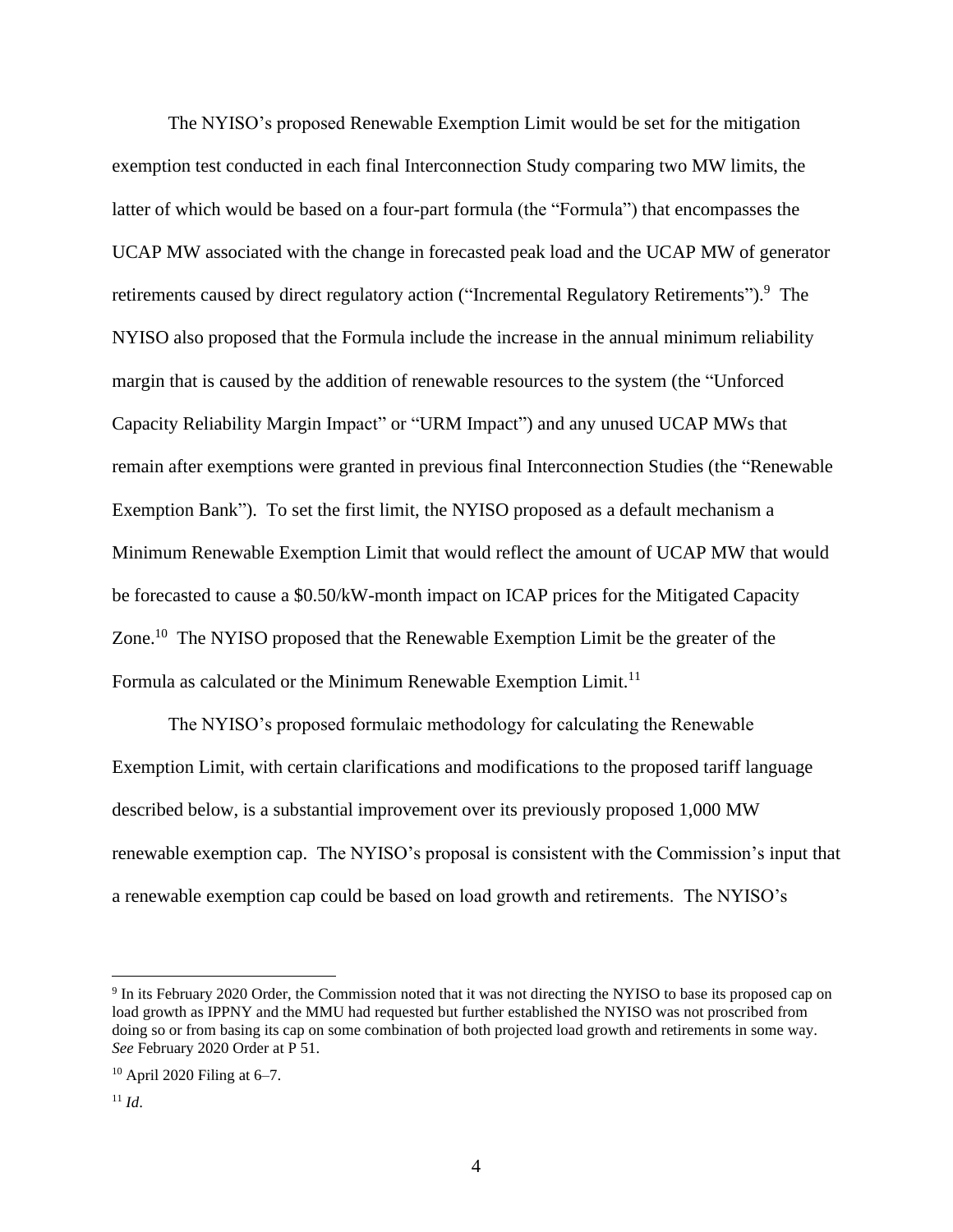proposal to calculate the Renewable Exemption Limit based on Incremental Regulatory Retirements, i.e., incremental generator retirements caused by direct regulatory action that has occurred since the prior Class Year study period, appropriately balances the relationship between the size of the Renewable Exemption Limit and the limit the cap imposes on the exemption's impact to market prices. It is precisely the proposal that only Incremental Regulatory Retirements, as opposed to all retirements, may be counted towards the Renewable Exemption Limit that makes the Formula reasonable, because it ensures that economic retirements appropriately move the market closer to long run equilibrium status that is necessary to support the entry of new, and maintenance of existing, resources needed to meet reliability requirements as New York State continues to advance its public policy goals.

The NYISO has proposed a \$0.50/kW-month Minimum Renewable Exemption Limit as reasonable because it is the same value used in physical withholding thresholds under the NYISO's supplier-side capacity market power mitigation measures and would have a limited impact on ICAP market prices.<sup>12</sup> Any proposal to increase the Minimum Renewable Exemption Limit beyond \$0.50/kW-month or to combine it with the level produced under the Formula and apply an additive approach (i.e., set the cap by including both limits) would result in unreasonable market price suppression and should be rejected by the Commission.

With IPPNY's proposed clarifications and modifications to the NYISO's proposed tariff language, the Renewable Exemption Limit is narrowly tailored to its corresponding Mitigated Capacity Zone because it is largely based on forecasted changes in load and a narrow subset of retirements caused by direct regulatory action in each Mitigated Capacity Zone. As with the general principle underlying Competitive Auctions with Sponsored Policy Resources

<sup>12</sup> *See* Services Tariff Section 23.4.5.6.3.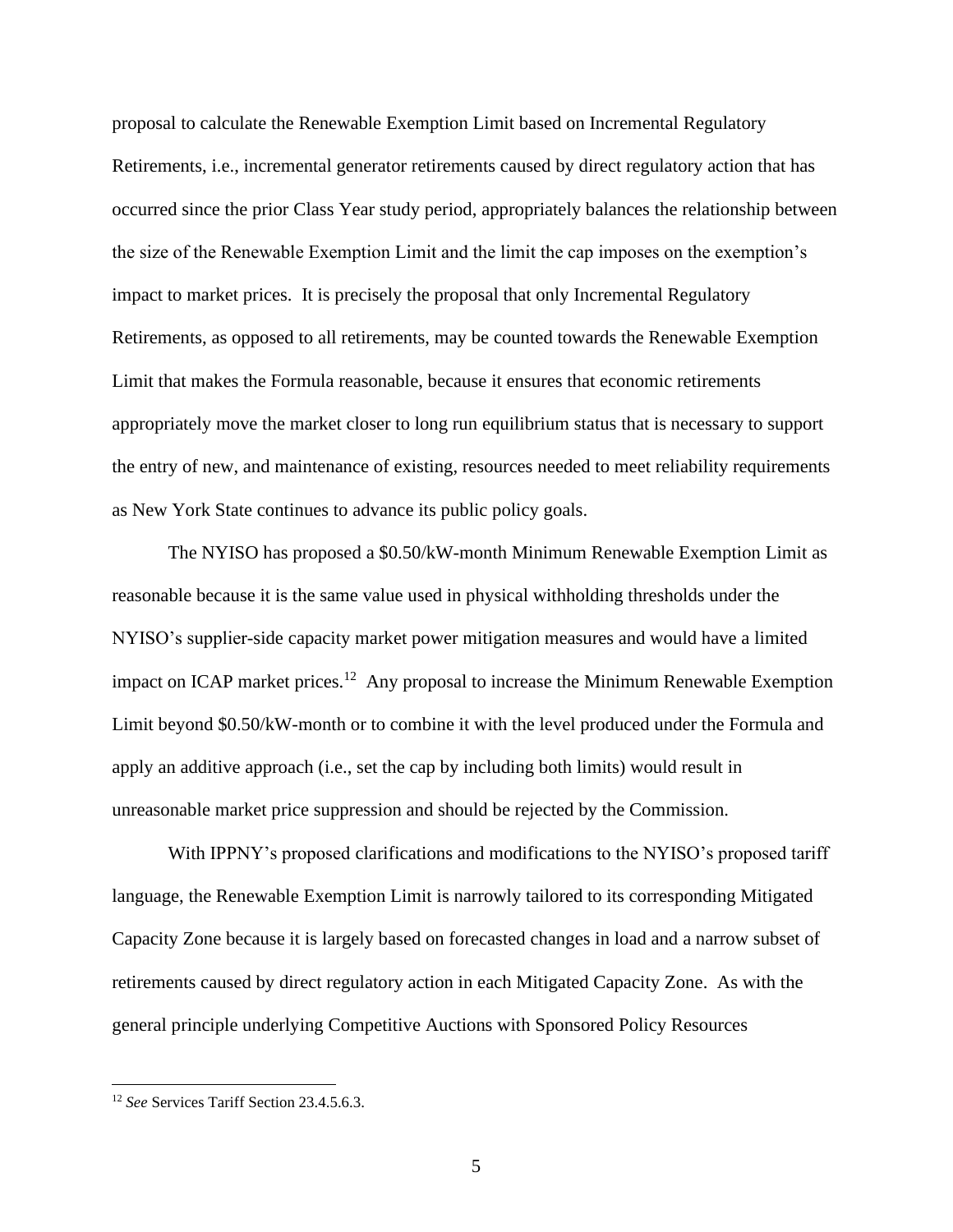("CASPR") rules accepted by the Commission and implemented in ISO New England, Inc., the Renewable Exemption Limit is expected to not substantially suppress market prices during the year in which it is applied because the price suppression caused by the entry of renewable resources is offset by retirements caused by direct regulatory action or load growth. That, however, presumes that no resources also enter the capacity market under the Competitive Entry Exemption. If that were to occur, entry of exempt renewable resources would reduce the market clearing price below competitive levels.

#### **II. PROTEST**

#### **A. The Commission Should Direct the NYISO to Clarify Proposed Section 23.4.5.7.13.5.3 to Ensure that Incremental Regulatory Retirements Exclude Retirements Rooted in Economic Factors**.

The NYISO proposes that it is just and reasonable for Renewable Exemption Limits to be based on Incremental Regulatory Retirements, not all retirements, because Incremental Regulatory Retirements are the result of out-of-market actions that reduce supply (i.e., cause prices to rise) and therefore offset the effects of the out-of-market renewable resource policies that increase supply (i.e., cause prices to fall). The NYISO stated: "[u]ltimately, it is the net effect of State policy on supply in the capacity market that matters, including both those policies that increase supply and those that reduce supply. Therefore, recognizing this principle in the proposed renewable entry exemption rules is reasonable and appropriate."<sup>13</sup> Critical to the justness and reasonableness of its proposal, the NYISO expressly acknowledged that this principle requires that Incremental Regulatory Retirements must include only retirements that are substantially caused by changes in regulatory policies or regulations and "would not encompass market exit that is a result of changes in market conditions or fluctuations that render a resource

<sup>13</sup> April 2020 Filing at 8.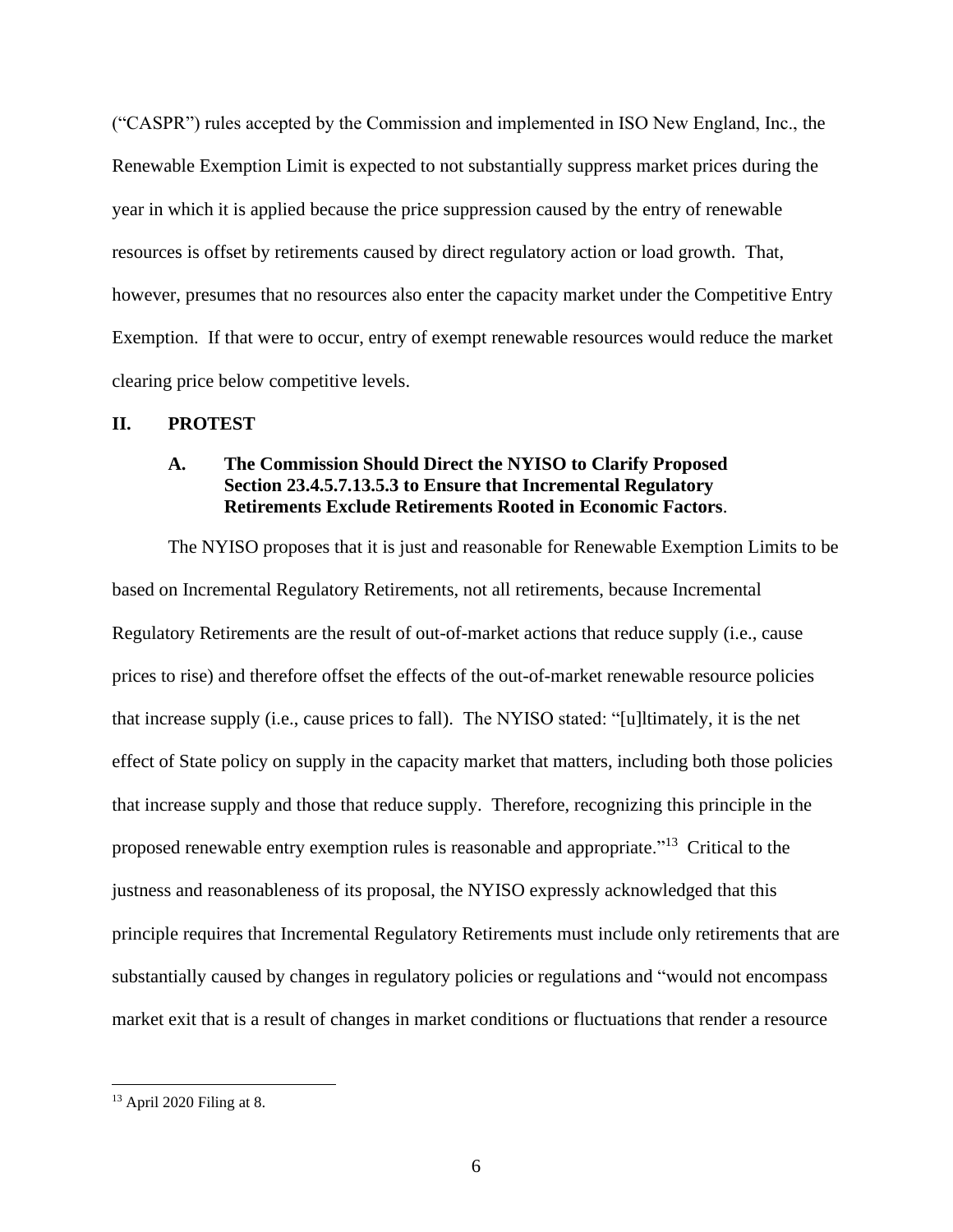uneconomic."<sup>14</sup> The NYISO correctly explained that "a Generator that is uneconomic and unable to recover its costs sufficiently via the markets, irrespective of external policy actions, is expected to exit and thus would not be included as an Incremental Regulatory Retirement."<sup>15</sup>

While the NYISO is clear in its filing letter that retirements rooted in economic factors be excluded from an Incremental Regulatory Retirement, the NYISO's proposed tariff language must be clarified to reflect this requirement. Proposed Section 23.4.5.7.13.5.3 states:

> Incremental Regulatory Retirements to be used in the calculation of the Renewable Exemption Limit described above shall include the incrementally new MW of Generator Retirements forecasted in accordance with Sections 23.4.5.7.15.6 and 23.4.5.7.15.7 of the Services Tariff that have retired, or are planning to permanently cease operation in order to comply with or in response to new or amended regulations or statutes, or other regulatory or related action, including but not limited to those that impact (i) Generator emissions, (ii) inability to renew or modify the necessary operating permits, (iii) availability of fuel supply, (iv) assessment of property taxes, and (v) compensation or other incentive outside of the ISO markets received by a Generator that is contingent upon its permanently ceasing operation. In order for the ISO to identify UCAP MW of Incremental Regulatory Retirements such regulatory action must be a significant factor in the retirement of the Generator (i.e., a factor that contributes materially to the retirement).<sup>16</sup>

The NYISO's proposed language is silent as to whether it will ensure that Incremental

Regulatory Retirements exclude a generation owner's economic decisions. If a retired, or potentially retired, generator's retirement decision was rooted in economic factors, it should not qualify as an Incremental Regulatory Retirement because some regulatory action has made it even less economic. It should continue to be treated as a retirement caused by market conditions, not a direct regulatory action.

<sup>14</sup> *Id.*

<sup>15</sup> *Id*. at 9.

<sup>16</sup> *Id*. at Attachment III, Section 23.4.5.7.13.5.3.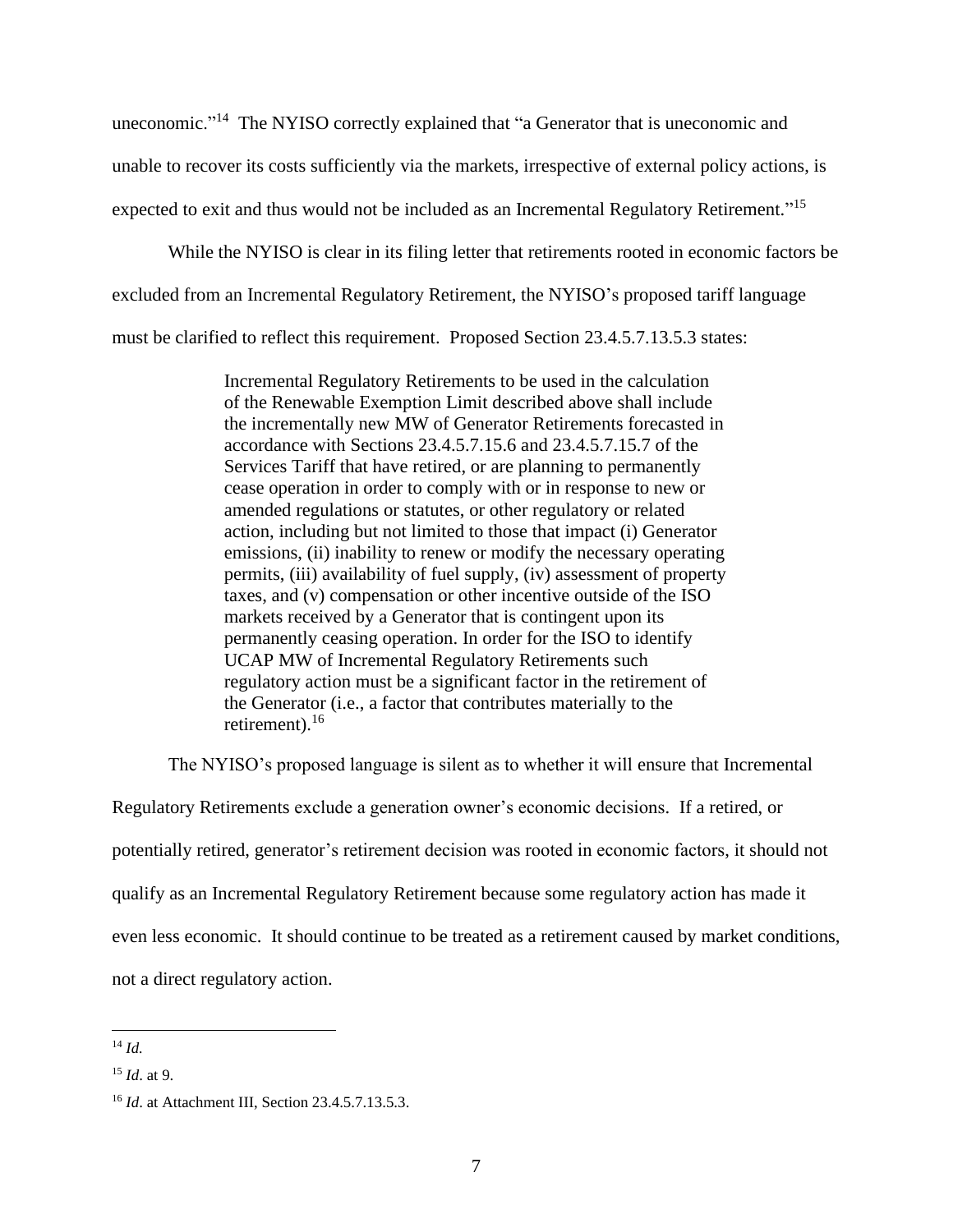To ensure that a generator that would have retired due to changes in market conditions or fluctuations that render it uneconomic is excluded from an Incremental Regulatory Retirement, the Commission should direct the NYISO to modify its proposed 23.4.5.7.13.5.3 to clarify that Incremental Regulatory Retirements exclude retirements rooted in economic factors. To accomplish this result, IPPNY proposes that the language the NYISO used to delineate its proposal be incorporated into this tariff provision. For example, this provision could be revised as follows:

"…or other regulatory or related action. *Incremental Regulatory Requirements shall not encompass market exit that is a result of changes in market conditions or fluctuations that render a resource uneconomic. Regulatory actions shall include but not be limited to* those that impact…"

The Commission should also direct the NYISO to propose tariff language that requires it to perform an economic analysis of retiring generators to provide an adequate basis for this determination, which shall be provided to the market monitoring unit ("MMU") as part of its consultation process with the MMU. Moreover, the Commission should clarify that regulatory changes that increase operating costs but are applicable to all businesses in New York State do not result in Incremental Regulatory Retirements, as they are part of the normal costs of doing business in the State.

# **B. The Commission Should Direct the NYISO to Clarify that the Renewable Exemption Granted to Renewable Resources Will Reflect the NYISO's Forthcoming Update to the UCAP Rating Methodology**.

The NYISO stated that "[t]he URM Impact value is intended to capture the change in Unforced Capacity Reserve Margin in a Mitigated Capacity Zone that reflects how URM market requirements are expected to increase in response to renewable resource entry."<sup>17</sup> The URM

<sup>17</sup> April 2020 Filing at 9.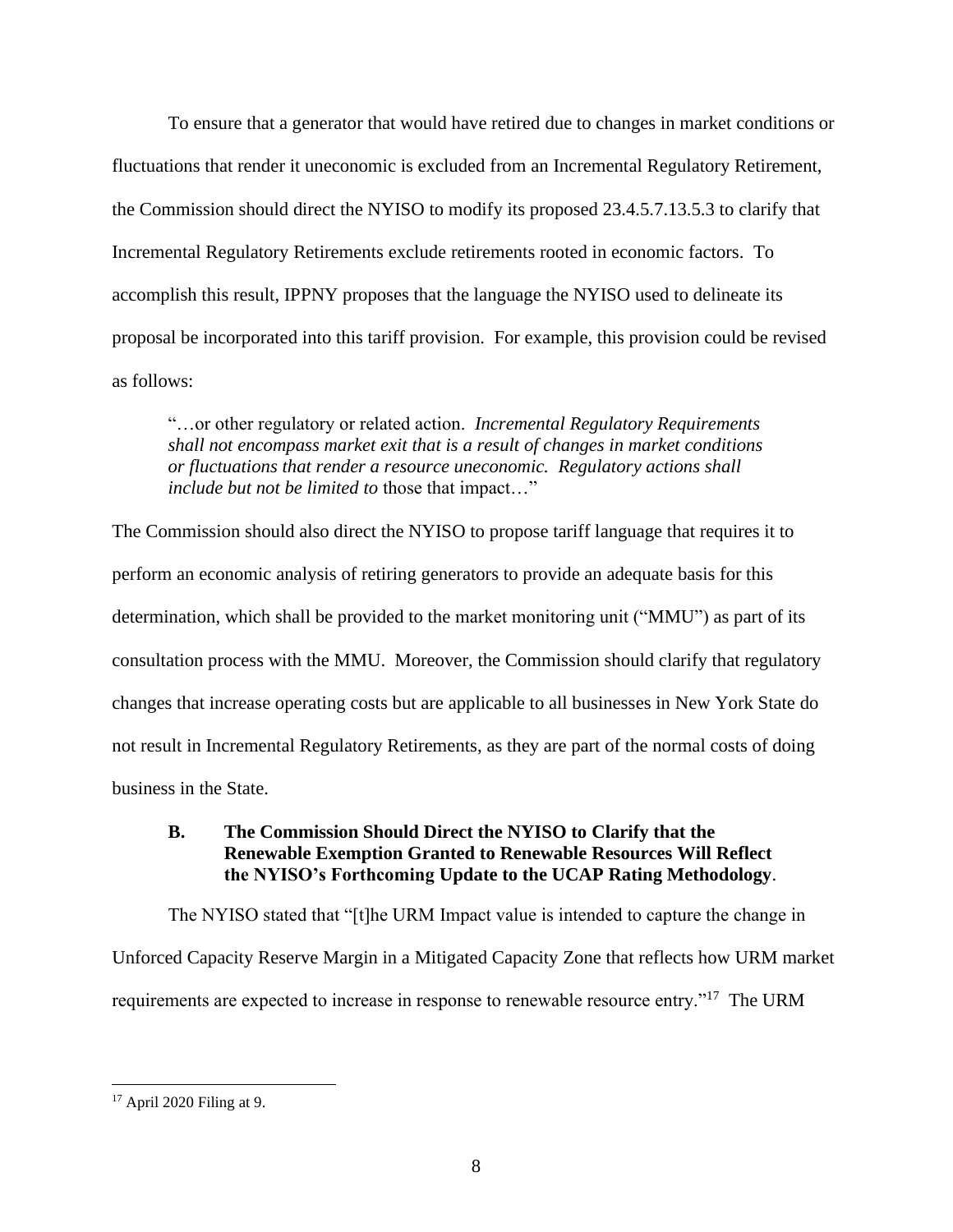Impact value is an adder in the Formula, thereby increasing the Renewable Exemption Limit. The NYISO proposed its URM Impact value to account for the fact that the NYISO's UCAP rating methodology overstates the UCAP rating for intermittent renewable resources (the "UCAP Rating Flaw").<sup>18</sup> The UCAP rating exceeds the reliability value of intermittent renewable resources because it does not adequately adjust for the decrease in the reliability value of such resources as more of them are added to the system. The New York State Reliability Council confirmed the UCAP Rating Flaw in its High Intermittent Renewables Resource Report that evaluated the impact of adding significant amounts of on- and off-shore wind and wholesale level solar PV.<sup>19</sup>

Several issues need to be considered regarding the URM Impact value. Ideally, rather than embedding a URM Impact value into the Formula that would increase the Renewable Exemption Limit to account for the UCAP Rating Flaw, the NYISO should correct and update its UCAP rating methodology to make it consistent with the reliability value of renewables. The NYISO plans to perform this updating process every four years.<sup>20</sup> Given the expected time to bring renewable resources online after the completion of the Class Year and the quadrennial process to review the UCAP rating methodology, it is likely that, by the time a renewable resource enters the market, the URM Impact value for that particular resource will be greatly reduced or eliminated altogether. It would be more efficient to allow the updating of the UCAP

<sup>18</sup> *Id*.

<sup>19</sup> *See High Intermittent Renewable Resources Report*, New York State Reliability Council: Installed Capacity Subcommittee (Mar. 31, 2020),

http://www.nysrc.org/PDF/MeetingMaterial/ECMeetingMaterial/EC%20Agenda%20252/4.2a% 20HR%20White%20Paper%20-%20Clean%20Final%20Draft-Attachment%204.2a.pdf.

<sup>20</sup> *See* Emily Conway, *Tailored Availability Metric*, presentation to the NYISO Business Issues Committee (Apr. 8, 2020) at p. 8

https://www.nyiso.com/documents/20142/11732566/10%20040820%20bic%20Tailored%20Ava ilability%20Metric.pdf/e14f37fb-dcea-4c00-d6ef-58ab22c6f319.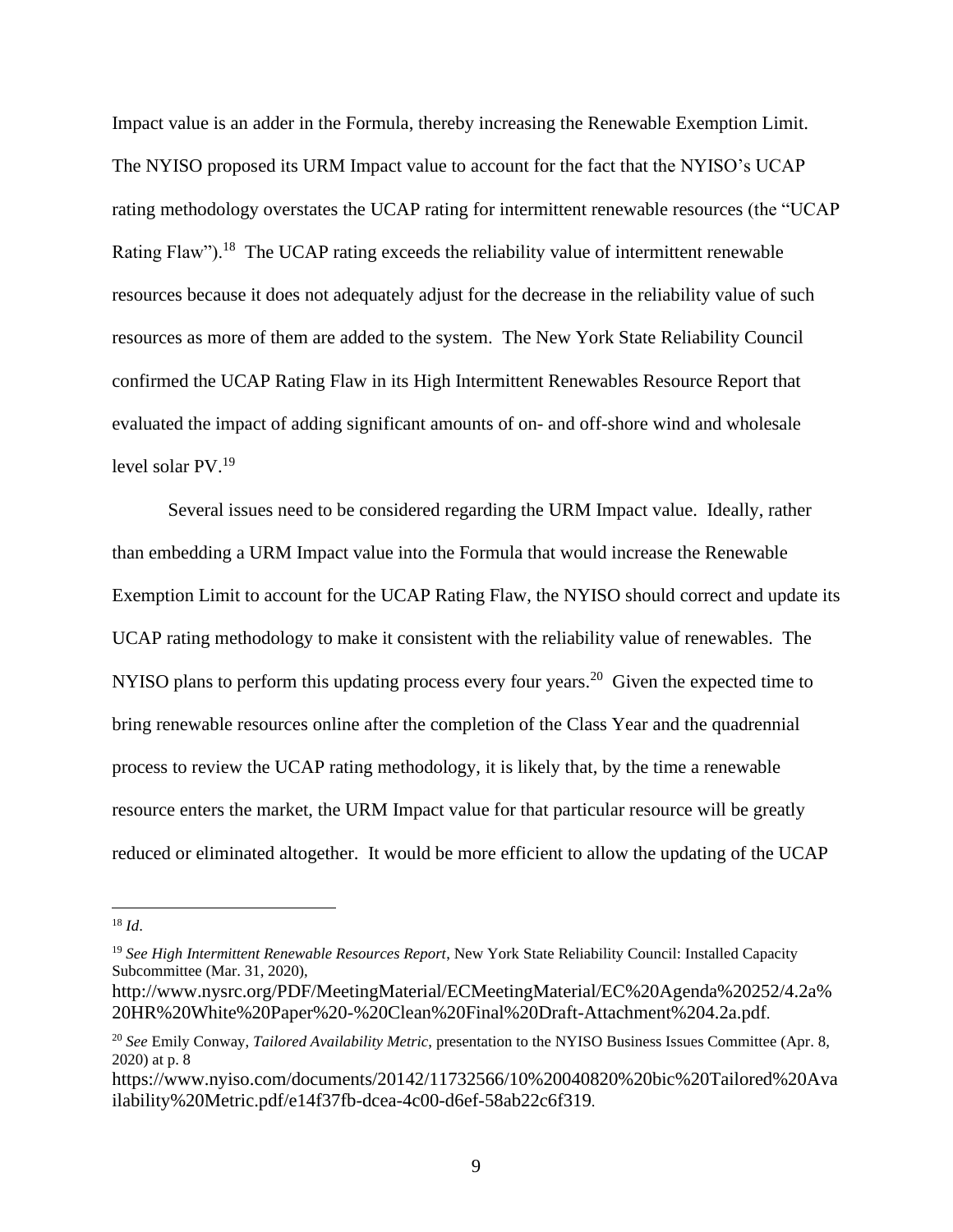ratings over time to correct for the UCAP Rating Flaw, rather than increase the Renewable Exemption Limit by a URM Impact value. Otherwise, the impact of the URM Impact value will need to be eliminated later when it is no longer valid.

If the Commission accepts the NYISO's proposed URM Impact value, it should order the NYISO to modify its proposal to clarify that the URM Impact value will not inappropriately inflate the Renewable Exemption Limit. The URM Impact value is resource type specific. Onshore wind resources, off-shore wind resources, and solar resources will have different mismatches between their current UCAP ratings and the reliability value they provide to the system. Consequently, the URM Impact value should be calculated for a specific resource that receives a Renewable Exemption. The increase in the Renewable Exemption Limit that results from the URM Impact value should not be available to all renewable resources equally, neither in the granting of an exemption nor in the calculation of the Renewable Exemption Bank.

In addition, the NYISO's proposal is silent as to whether or how a Renewable Exemption would be modified to reflect the NYISO's updated renewable UCAP rating. Since the NYISO will be periodically revising the UCAP rating methodology, the manner in which the NYISO provides the exemption to the specific renewable resource must be designed to ensure that when the UCAP Rating Flaw is corrected, it does not effectively increase Renewable Exemptions that had been granted prior to the updated UCAP rating. If a renewable facility receives a Renewable Exemption with respect to a portion of its UCAP, the exemption should be designated as a percentage of the facility's ICAP nameplate rating instead of defining it in terms of a UCAP value that has been inflated because, at the time the resource was evaluated, the UCAP Rating Flaw caused a mismatch between the NYISO UCAP rating methodology and the reliability value of the resource.

10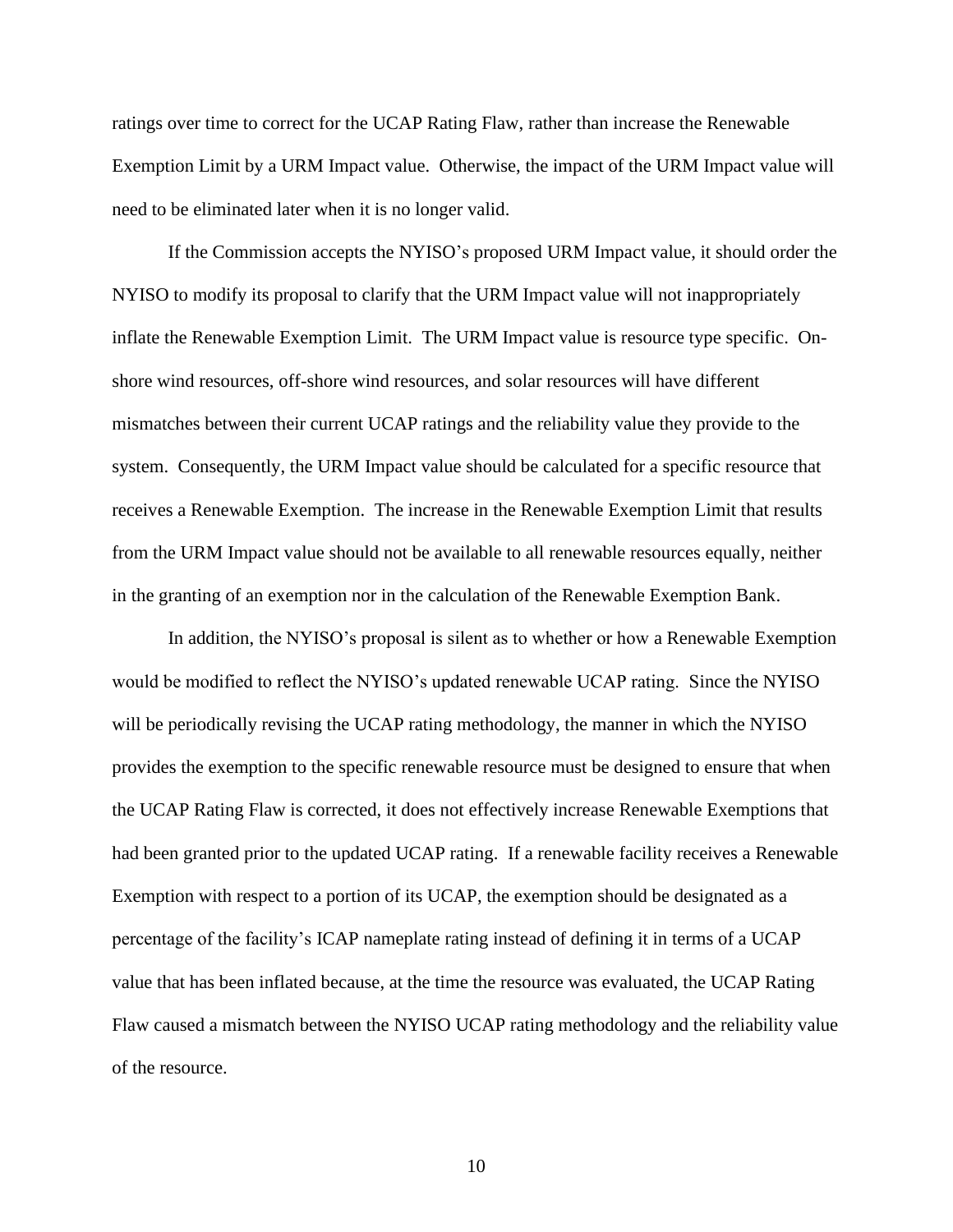**C. The Commission Should Direct the NYISO to Clarify that Incremental Regulatory Retirements Shall Not Include Potential Retirements of Resources that Trigger a Reliability Need Unless and Until the Resource Retires and Is Not Replaced with a Non-Renewable Project that is Required to Meet the Reliability Need**.

As discussed above, the NYISO proposed to calculate the Renewable Exemption Limit, in part, based on Incremental Regulatory Retirements. However, the regulatory actions that are expected to cause retirements may also create reliability impacts. For example, the New York State Department of Environmental Conservation's "Peaker Rule,"<sup>21</sup> which, absent investments in improved emissions control technology, is expected to force several New York City and Long Island peaking units to retire and is also forecast to cause reliability needs that must be met. In March 2019, the NYISO and Consolidated Edison Company of New York, Inc. presented the results of their review of reliability rule violations that would result from the deactivation of all the generators affected by the Peaker Rule.<sup>22</sup> The presentation stated that deactivation of all the affected peaking units would result in locally-defined reliability needs causing 660 MW of reliability rule violations in these localities.<sup>23</sup> This means that either the affected generators would need to continue operating, invest in improved emissions control technology, be replaced by other peakers that complied with the reliability rule, or be replaced by some other kind of resource or transmission upgrade that could meet the reliability need.

<sup>22</sup> *See* Kevin DePugh et al., *2019–2028 CRP: Peaker Scenario Assessing DEC's Draft NOx Limits Rule for Simple Cycle and Regenerative Combustion Turbines ('Peaker Rule')*, NYISO (Mar. 19, 2019) https://www.nyiso.com/documents/20142/5552484/2018CRP\_NYISO\_PeakerScenario\_pptMarch19ESPWG.pdf/87 1cdd4d-963a-4a81-38f6-f60a063b1d21; *CRP: Peaker Scenario Assessing DEC's NOX Limits (Draft) Ruling for Simple Cycle and Regenerative Combustion Turbines Con Edison Results*, Consol. Edison Co. of New York, Inc. https://www.nyiso.com/documents/20142/5552484/2018CRP\_Con\_Edison\_Slides.pdf/ee821d59-a957-d051-1070- 02275773e07b.

<sup>21</sup> *See* 6 NYCRR Subpart 227-3; *see also Adopted Subpart 227-3, Ozone Season Oxides of Nitrogen (NOx) Emission Limits for Simple Cycle and Regenerative Combustion Turbines*, Dep't of Envtl. Conserv., https://www.dec.ny.gov/regulations/116131.html.

<sup>23</sup> DePugh et al., *supra* note 22, at 18.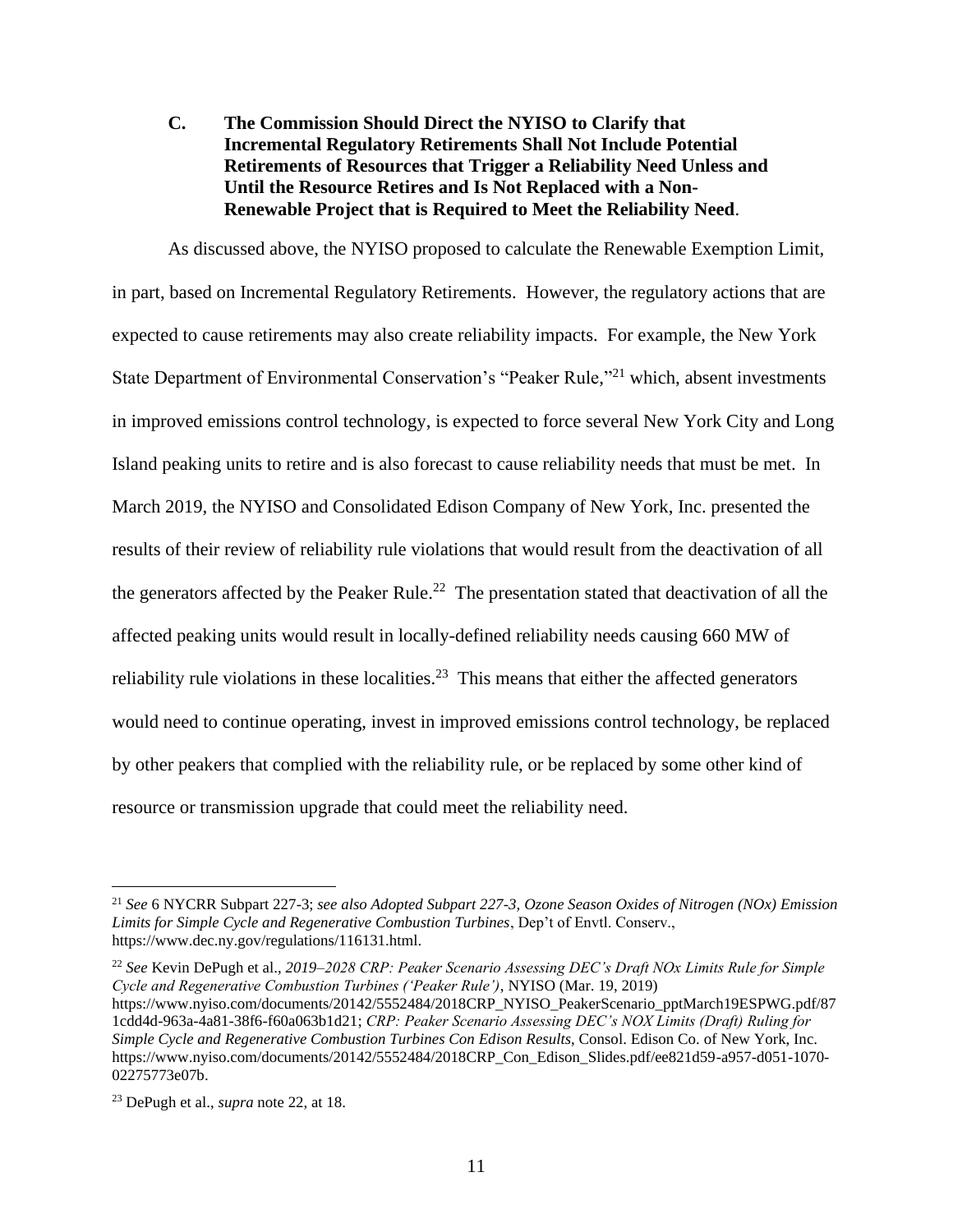As the NYISO established in its Filing, its proposal is structured to ensure it will not cause prices to fall as the result of regulatory actions.<sup>24</sup> Thus, if the proposed retirement of a resource triggers a reliability need, the NYISO should only consider that retirement an Incremental Regulatory Retirement if a renewable resource is selected to meet the reliability need. Taking any other approach would inappropriately increase the number of renewable MWs exempted.

# **D. The Commission Should Direct the NYISO to Clarify that a Renewable Resource that is Granted a Renewable Exemption but that Does Not Proceed Will Be Deemed to Have Forfeited its Renewable Exemption Before the Same Exemption May Be Counted Towards the Renewable Exemption Bank or Granted to Another Renewable Resource.**

The NYISO's proposed revisions to Sections 23.4.5.7.13.3.1 and 23.4.5.7.13.3.3 include new language stating: "any UCAP MWs previously found exempt under Section 23.4.5.7.13.4.2 or Section 23.4.5.7.2(a) which do not meet the criteria per Section 23.4.5.7.15 to be included into the NYISO forecast shall be added back to the Renewable Exemption Bank."<sup>25</sup> Section 23.4.5.7.15 sets forth the assumptions the NYISO must use to conduct its mitigation exemption test determinations. In determining whether to issue a Renewable Exemption to a future resource, this language would allow the NYISO to ignore exemptions it had already granted to renewable resources if those resources do not meet its criteria for inclusion in its BSM Assumptions forecast. However, the NYISO's proposed language is silent as to whether the NYISO would revoke the previously granted Renewable Exemption or if the resource would be required to forfeit its exemption. This leaves open the possibility that the NYISO could use the same amount of MWs in the Renewable Exemption Bank as the basis for two different

<sup>24</sup> April 2020 Filing at Attachment III, P 21.

<sup>25</sup> *Id*. at 17.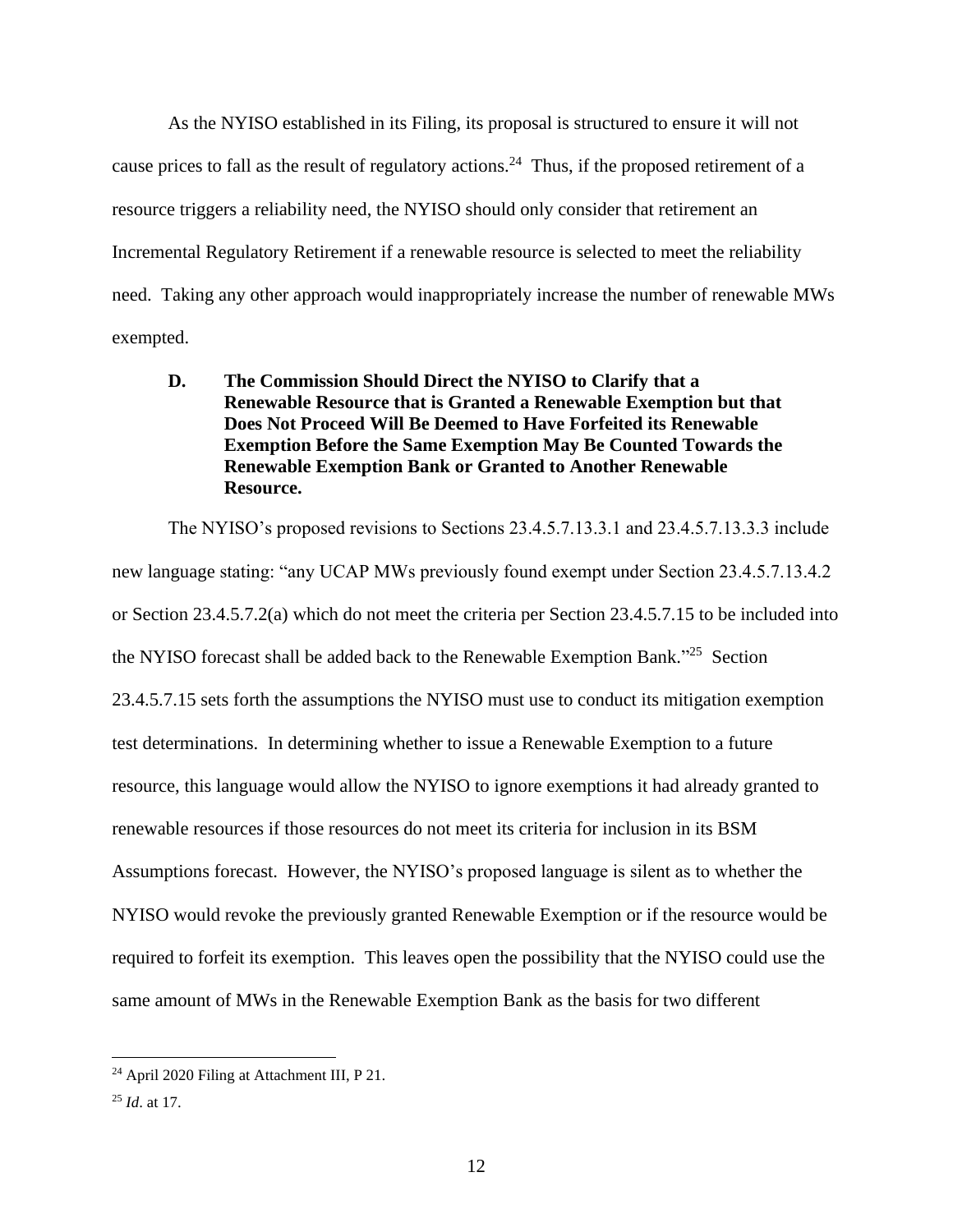renewable exemptions, i.e., to double-count exemptions by permitting the resource first given the awarded MWs to retain its exemption and subsequently using the same MWs to provide an exemption to a second project.

The Commission should direct the NYISO to clarify that any renewable resource that has been granted a Renewable Exemption will be assumed to be proceeding when the NYISO evaluates other projects for a Renewable Exemption until the renewable resource that has received the Renewable Exemption forfeits its exemption or the NYISO revokes it. The Commission should further direct the NYISO to include in the BSM Forecast for each set of decision round determinations for the Interconnection Studies any renewable resource that was granted a Renewable Exemption in a previously completed Interconnection Study if the ISO has determined that 5% or more of its respective total project costs have been spent. Such language would be consistent with tariff language approved by stakeholders at the April 15, 2020, Management Committee meeting as part of the NYISO's proposed revisions to the BSM Part A Exemption Test and which are expected to soon be filed with the Commission.<sup>26</sup>

#### **E. The Commission Should Direct the NYISO to Modify its Proposal to Prohibit the NYISO from Applying the Renewable Exemption Limit for the G–J Mitigated Capacity Zone to Renewable Resources in the New York City Mitigated Capacity Zone**.

As discussed above, the NYISO's proposed Formula is intended to calculate Renewable Exemption Limits for *each* Mitigated Capacity Zone. The NYISO's proposed tariff provides that Renewable Exemptions are awarded to renewable resources in a Mitigated Capacity Zone up to, but not to exceed, the Renewable Exemption Limit calculated for that Mitigated Capacity Zone. Proposed Section 23.4.5.7.13.6 provides:

<sup>26</sup> *Final Revised MST 23.4.5.7.15 (Clean) as of April 15, 2020*, NYISO Management Committee (Apr. 15,2020), https://www.nyiso.com/documents/20142/11878588/Final%20Revised%20MST%2023.4.5.7.15\_PartA\_DRAFT\_04 15\_MC\_clean.pdf/25aa6be3-74d0-f1a1-40e1-72f64510cf9b.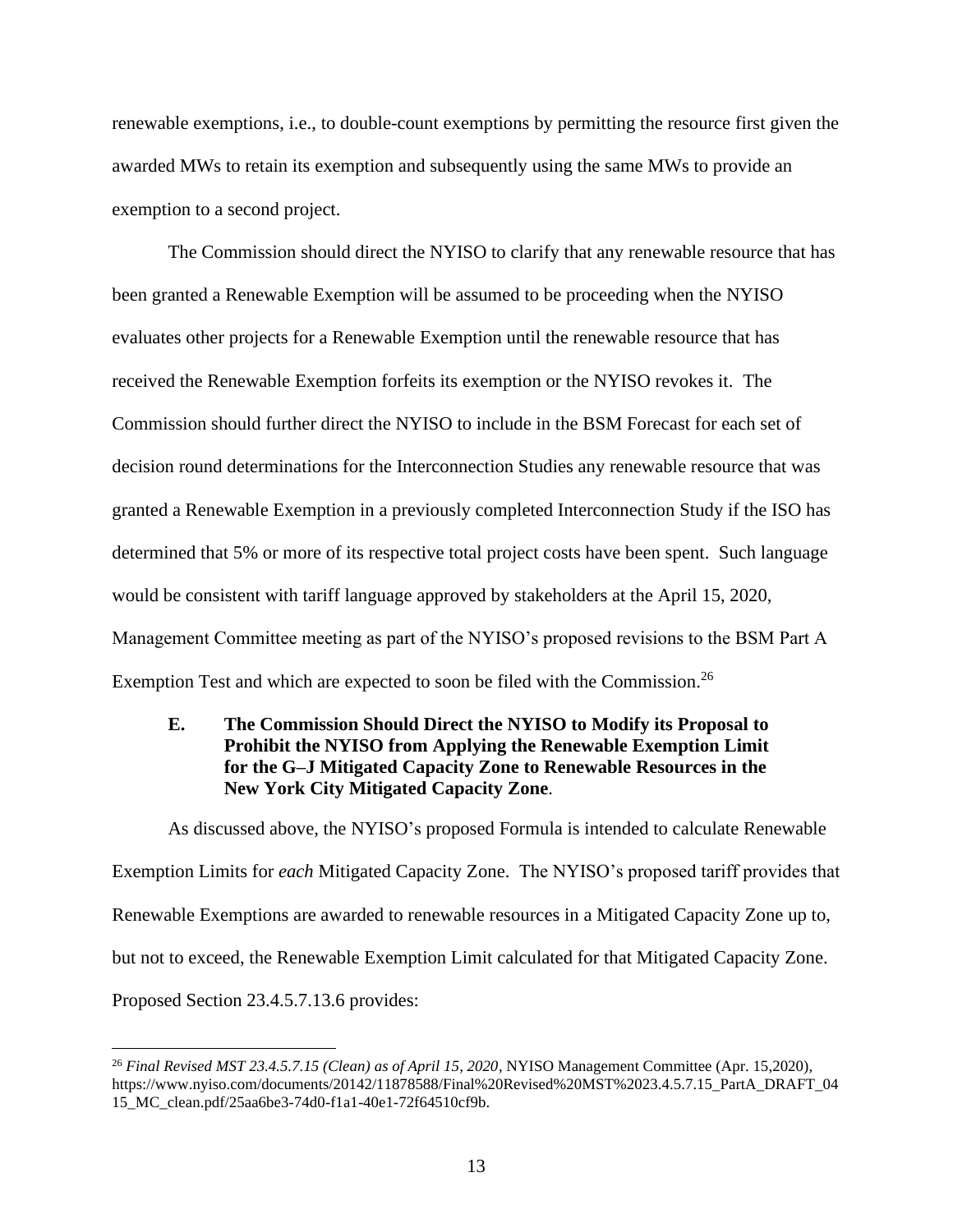The ISO shall award Renewable Exemptions to Qualified Renewable Exemption Applicants in each Mitigated Capacity Zone up to but not to exceed the UCAP MW value calculated by the ISO in the Class Year Study, Additional SDU Study or Expedited Deliverability Study to be the Renewable Exemption Limit for the Mitigated Capacity Zone as provided in Section 23.4.5.7.13.5 of the Services Tariff.<sup>27</sup>

While not readily apparent in its April 2020 Filing, the NYISO advised market participants during the stakeholder process that it will address pro rata allocation of the Renewable Exemption Limit sequentially, i.e., the Renewable Exemption Limit for Zone J will be applied on a pro rata basis to renewable resources in the New York City Mitigated Capacity Zone and then, if all MWs have not been exempted, these resources can be awarded Renewable Exemptions made available by the Renewable Exemption Limit calculated for the G–J Mitigated Capacity Zone after the Renewable Exemption Limit for New York City has been exhausted.<sup>28</sup> However, if the NYISO were permitted to implement the Renewable Exemption Limit to the Mitigated Capacity Zones in this manner, it would clearly violate the Commission's directive to the NYISO that the renewable exemption cap must be narrowly tailored to the Mitigated Capacity Zones, and not based on the entire NYCA. It would also fail to effectively limit "the risk that the renewable resources exemption will significantly impact market prices,"<sup>29</sup> and thus, cannot be just and reasonable.

<sup>27</sup> April 2020 Filing at Attachment III, Section 23.4.5.7.13.6.

<sup>28</sup> *See* Christina Duong, *Part A Exemption Test Proposal: Example*, NYISO ICAP/MIWG/PRLWG Meeting (Apr. 10, 2020) at 6–7,

https://www.nyiso.com/documents/20142/11907110/2020%20April%2010%20Part%20A%20Exemption%20Test% 20Proposal%20Example.pdf/5a6e0c2b-1ad4-6d07-c038-533e21e1fb54.

 $29$  February 2020 Order at P 48. The NYISO stated that it would apply the G-J Renewable Exemption Limit to renewable resources in the New York City Mitigated Capacity Zone because the New York City Mitigated Capacity Zone is nested in the G–J Mitigated Capacity Zone. The Commission rejected a similar rationale advocated by the New York Transmission Owners ("NYTOs") in their protest of the NYISO's tariff filing proposing to evaluate for mitigation exemption a new entrant that is located in more than one Mitigated Capacity Zone based on the smallest Mitigated Capacity Zone that contains the load zone in which such entrant is located, i.e. nested zone. *New York Indep. Sys. Operator, Inc.*, 143 FERC ¶ 61,217, at P 89 (2013). The NYTOs argued that the tariff should be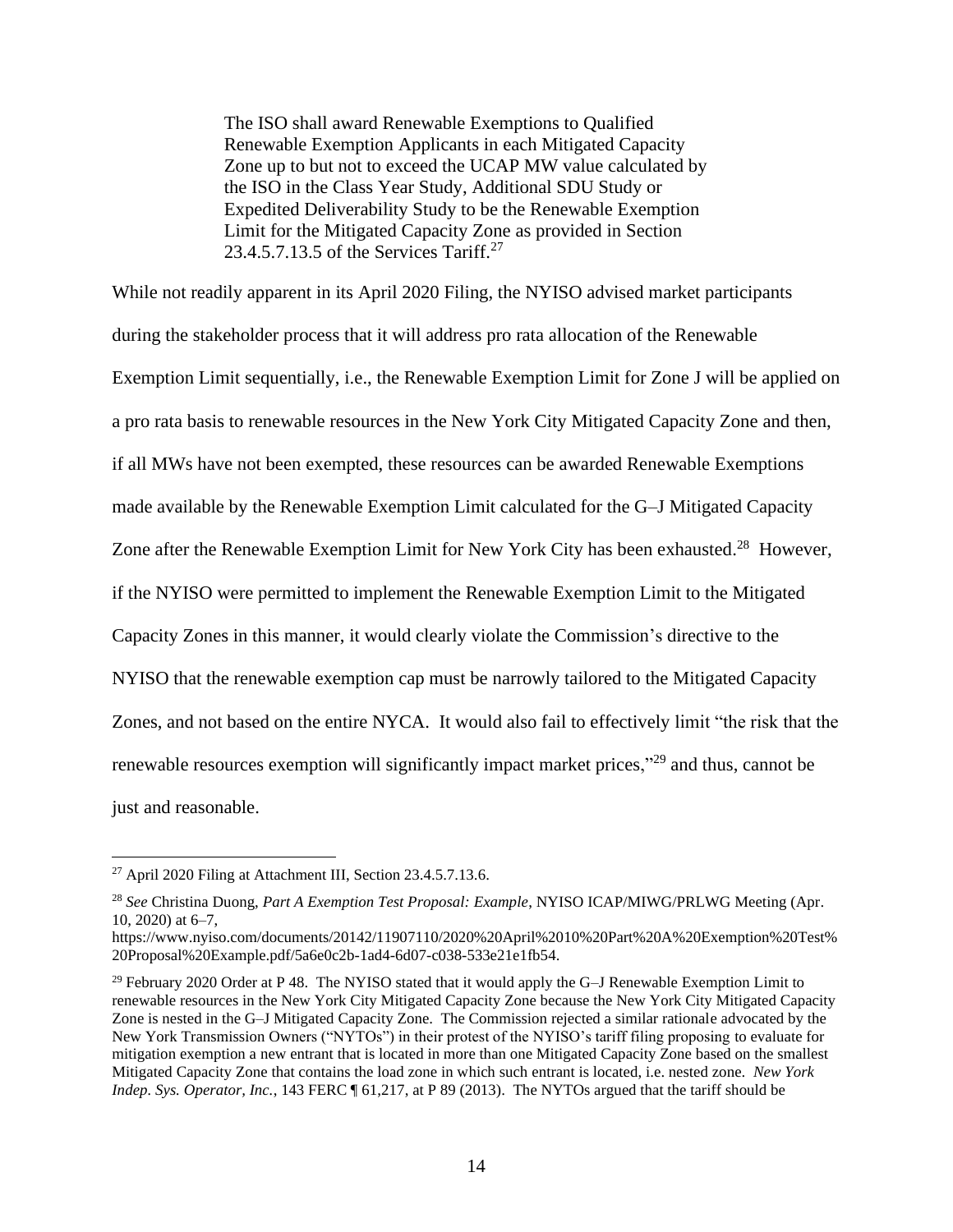Applying the G–J Renewable Exemption Limit to renewable resources in the New York City Mitigated Capacity Zone would cause the cumulative New York City Renewable Exemptions to exceed the New York City Renewable Exemption Limit that the NYISO separately calculated as being appropriate for the New York City Mitigated Capacity Zone. In compliance with the Commission's directive that the NYISO be mindful of the price impact in crafting its Renewable Exemption cap proposal, the NYISO's proposed Renewable Exemption Limit is based on capacity locality load growth and regulatory forced retirements for each Mitigated Capacity Zone. As designed, the Formula limits associated market price impacts to the amount of Renewable Exemption MWs that are awarded to a renewable resource up to the Renewable Exemption Limit for each Mitigated Capacity Zone. Once all the New York City Renewable Exemption Limit is exhausted, the NYISO has allowed all the Renewable Exemptions that could be accommodated without causing a price suppressive impact that is not just and reasonable. Thus, price impacts would be excessive and unjust and unreasonable if Renewable Exemption MWs are awarded to a renewable resource beyond the Renewable Exemption Limit for the Mitigated Capacity Zone.

As shown in the example below, the NYISO's proposal would result in excessive market price impacts. Assume that if all the New York City Renewable Exemption Limit is awarded, the market clearing price in the New York City Mitigated Capacity Zone is \$10/kW-month. The market clearing price would drop below this level if the NYISO awarded additional Renewable

modified to allow suppliers in nested zones to bid into the larger Mitigated Capacity Zone if they cannot clear in the smaller nested zone. *Id.* at PP 81–82. The Commission rejected the NYTOs' argument, ruling that it would "allow[] the supplier to circumvent the creation of the new zone by allowing it to ignore the pricing and capacity requirements, among others, of that zone, requirements that reflect the reasons for creating the new zone and requiring mitigation in that zone in the first place." *Id*. at P 89. If a New York City Renewable Resource were allowed to use the G–J Renewable Exemption Limit to obtain a Renewable Exemption, it would similarly ignore the reasons for creating separate G–J and New York City Mitigated Capacity Zones.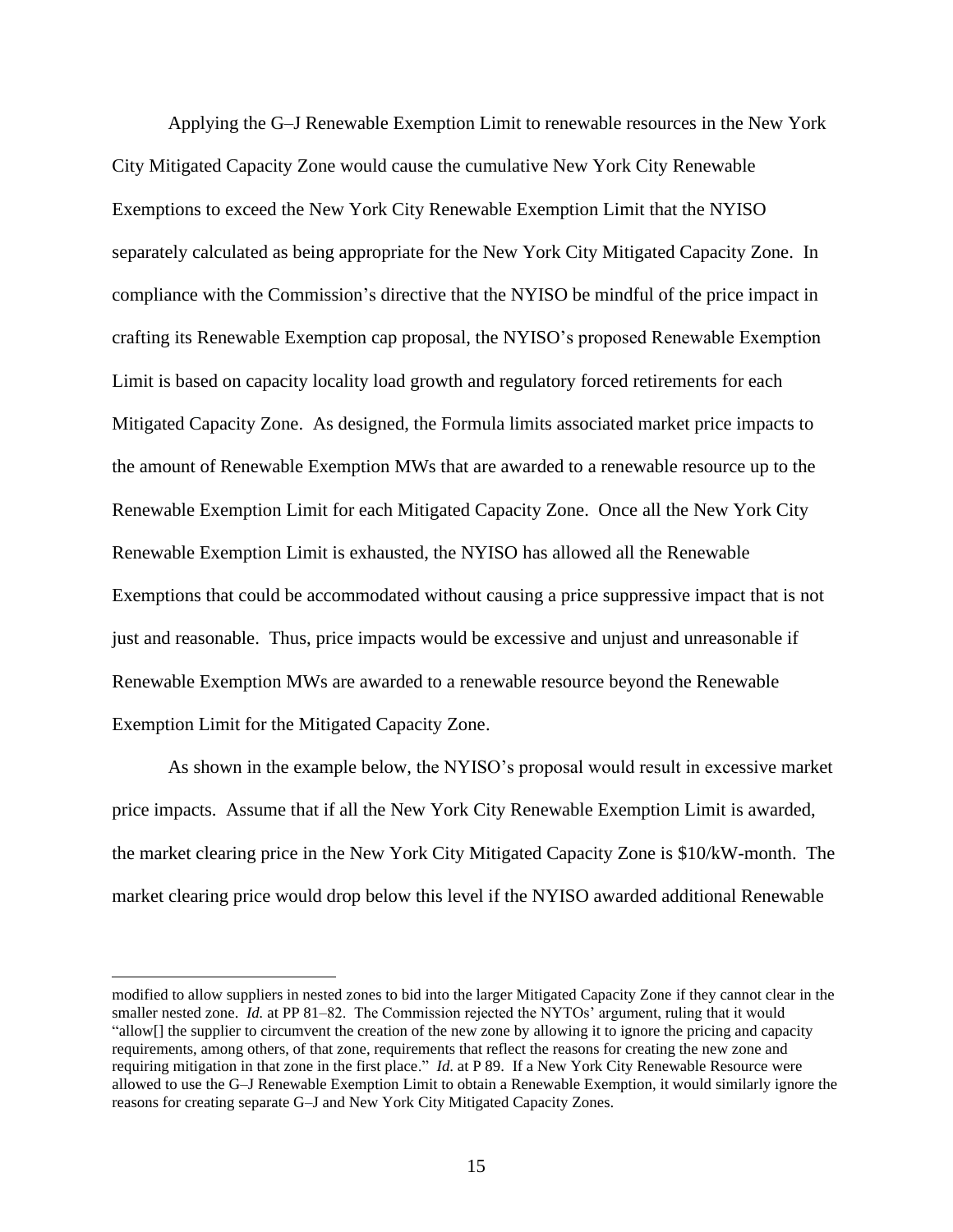Exemptions to a New York City renewable resource based on available MWs from the G–J Renewable Exemption Limit. This price reduction would directly be caused by the simple fact that more Renewable Exemptions were awarded to Zone J resources than calculated by the NYISO's methodology to determine the just and reasonable level of exemptions for the New York City market.

The inherent flaw in this approach is laid bare if the BSM Measures were applied in the NYCA market as a whole. Under the NYISO's rationale for allowing New York City renewable resources to draw available MW from the G–J Renewable Exemption Limit, the NYISO would also grant Renewable Exemptions to New York City renewable resources if there were MWs available in the Renewable Exemption Limit for the entire NYCA because New York City is nested within the NYCA. This would inappropriately determine the availability of Renewable Exemptions in a specific Mitigated Capacity Zone based on a statewide calculation of a renewable exemption cap, the very proposal the Commission just rejected in the February 2020 Order because it violated the Commission's directive that the cap be narrowly tailored to the Mitigated Capacity Zones, and not based on the entire NYCA.

Thus, to ensure the NYISO proposal does not significantly impact market prices in violation of the Commission's February 2020 Order, the amount of Renewable Exemptions awarded to New York City renewable resources must be limited to the calculation of the New York City Renewable Exemption Limit. Any available G–J Renewable Exemption Limit must be limited to renewable resources located in the G–J Mitigated Capacity Zone.

16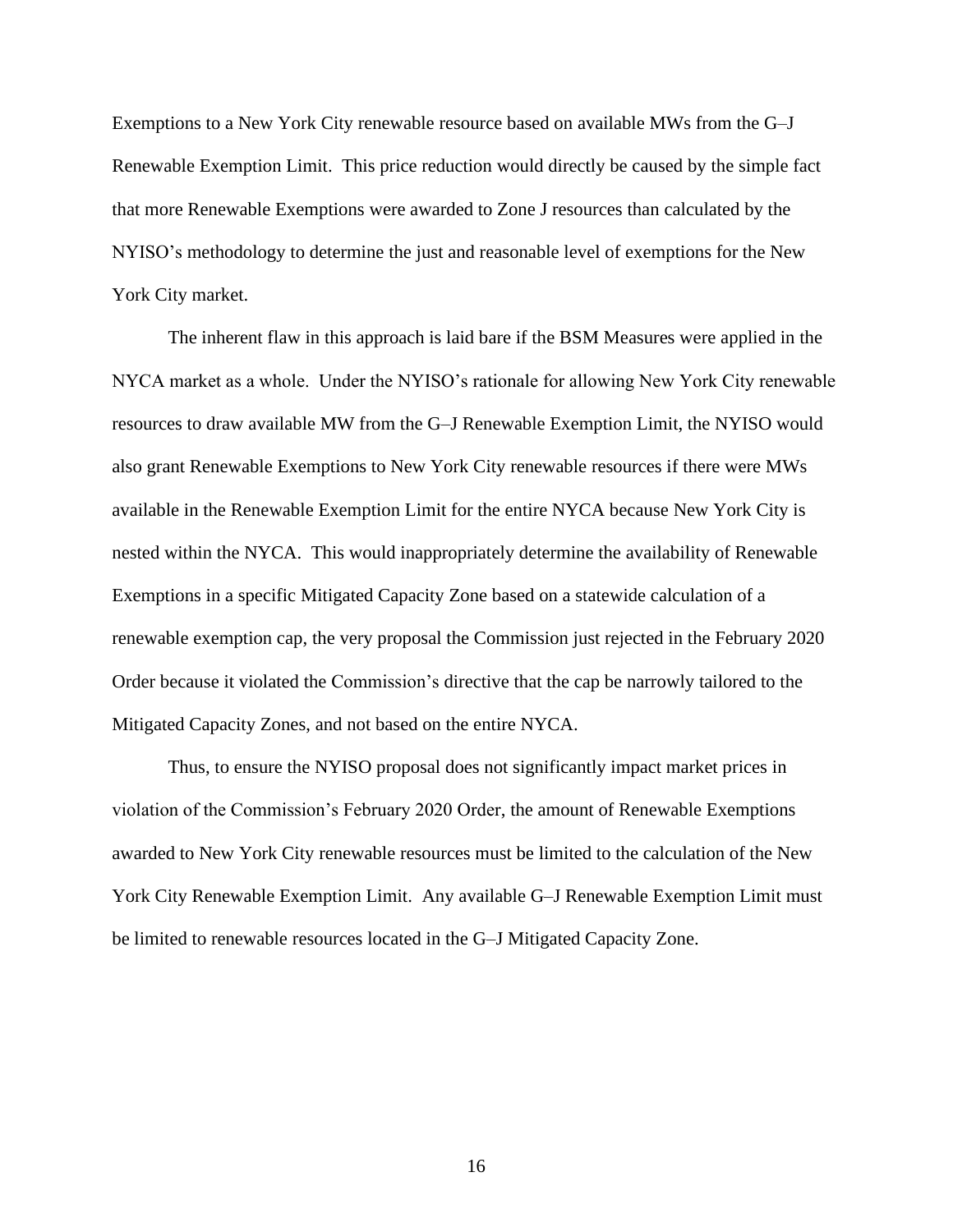# **III. CONCLUSION**

The Commission should direct the NYISO to clarify and modify its proposed methodology to calculate Renewable Exemption Limits as discussed above.

Respectfully submitted,

*David B. Johnson* David B. Johnson Read and Laniado, LLP Counsel for Independent Power Producers of New York, Inc. 25 Eagle Street Albany, New York 12207 Telephone: 518-465-9313 DBJ@readlaniado.com

Dated: April 28, 2020